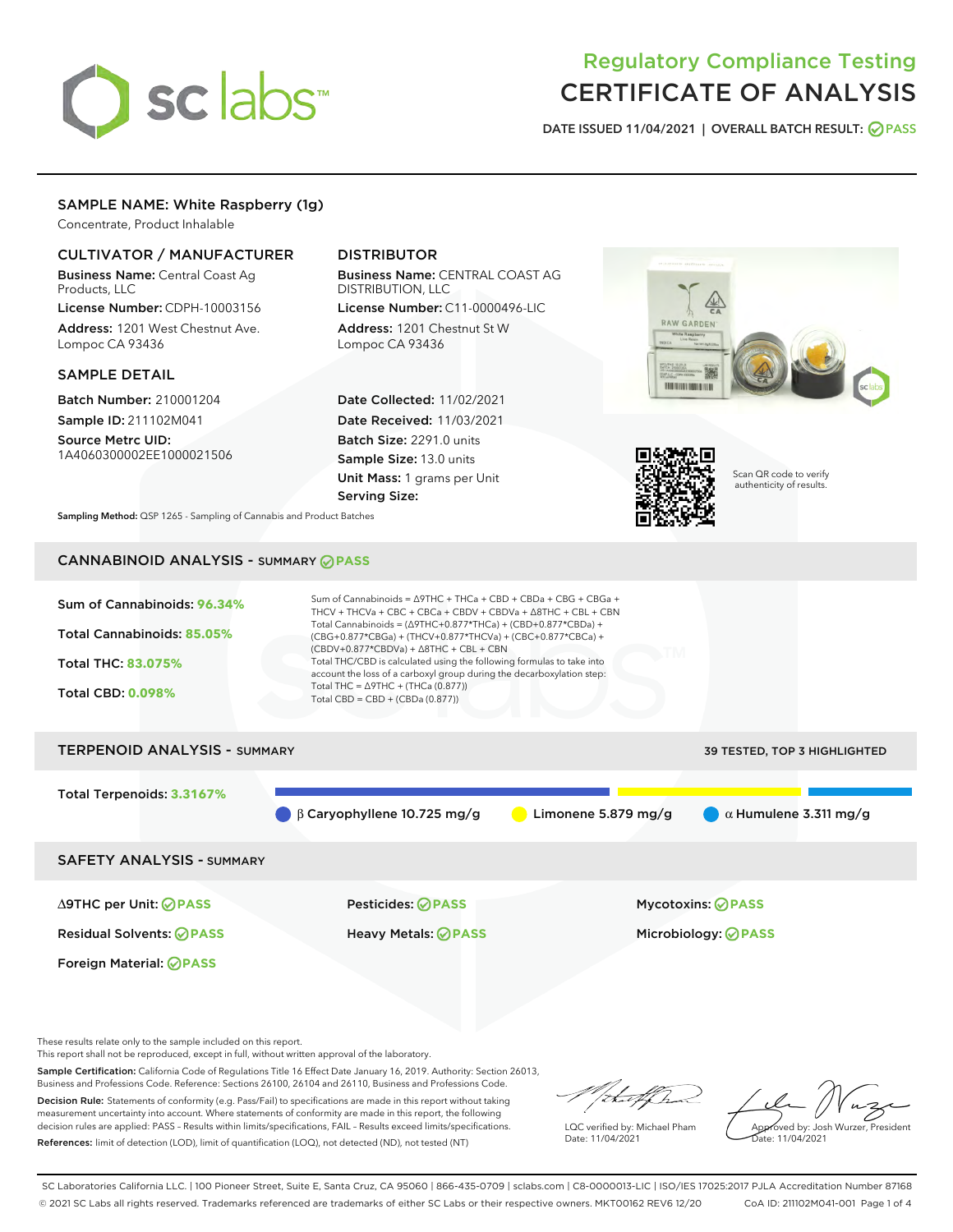



WHITE RASPBERRY (1G) | DATE ISSUED 11/04/2021 | OVERALL BATCH RESULT: O PASS

#### CANNABINOID TEST RESULTS - 11/04/2021 2 PASS

Tested by high-performance liquid chromatography with diode-array detection (HPLC-DAD). **Method:** QSP 1157 - Analysis of Cannabinoids by HPLC-DAD

#### TOTAL CANNABINOIDS: **85.05%**

Total Cannabinoids (Total THC) + (Total CBD) + (Total CBG) + (Total THCV) + (Total CBC) + (Total CBDV) + ∆8THC + CBL + CBN

TOTAL THC: **83.075%** Total THC (∆9THC+0.877\*THCa)

TOTAL CBD: **0.098%**

Total CBD (CBD+0.877\*CBDa)

TOTAL CBG: 1.06% Total CBG (CBG+0.877\*CBGa)

TOTAL THCV: 0.454% Total THCV (THCV+0.877\*THCVa)

TOTAL CBC: 0.359% Total CBC (CBC+0.877\*CBCa)

TOTAL CBDV: ND Total CBDV (CBDV+0.877\*CBDVa)

| <b>COMPOUND</b>  | LOD/LOQ<br>(mg/g)          | <b>MEASUREMENT</b><br><b>UNCERTAINTY</b><br>(mg/g) | <b>RESULT</b><br>(mg/g) | <b>RESULT</b><br>(%) |
|------------------|----------------------------|----------------------------------------------------|-------------------------|----------------------|
| <b>THCa</b>      | 0.05 / 0.14                | ±23.082                                            | 898.13                  | 89.813               |
| <b>A9THC</b>     | 0.06 / 0.26                | ±1.482                                             | 43.09                   | 4.309                |
| <b>CBGa</b>      | 0.1/0.2                    | ±0.51                                              | 9.7                     | 0.97                 |
| <b>THCVa</b>     | 0.07/0.20                  | ±0.247                                             | 5.18                    | 0.518                |
| <b>CBCa</b>      | 0.07 / 0.28                | ±0.200                                             | 4.09                    | 0.409                |
| <b>CBG</b>       | 0.06/0.19                  | ±0.082                                             | 2.07                    | 0.207                |
| <b>CBDa</b>      | 0.02/0.19                  | ±0.033                                             | 1.12                    | 0.112                |
| $\triangle$ 8THC | 0.1/0.4                    | N/A                                                | <b>ND</b>               | <b>ND</b>            |
| <b>THCV</b>      | 0.1/0.2                    | N/A                                                | <b>ND</b>               | <b>ND</b>            |
| <b>CBD</b>       | 0.07/0.29                  | N/A                                                | <b>ND</b>               | <b>ND</b>            |
| <b>CBDV</b>      | 0.04 / 0.15                | N/A                                                | <b>ND</b>               | <b>ND</b>            |
| <b>CBDVa</b>     | 0.03 / 0.53                | N/A                                                | <b>ND</b>               | <b>ND</b>            |
| <b>CBL</b>       | 0.06 / 0.24                | N/A                                                | <b>ND</b>               | <b>ND</b>            |
| <b>CBN</b>       | 0.1 / 0.3                  | N/A                                                | <b>ND</b>               | <b>ND</b>            |
| <b>CBC</b>       | 0.2 / 0.5                  | N/A                                                | <b>ND</b>               | <b>ND</b>            |
|                  | <b>SUM OF CANNABINOIDS</b> |                                                    | 963.4 mg/g              | 96.34%               |

#### **UNIT MASS: 1 grams per Unit**

| ∆9THC per Unit                        | 1120 per-package limit | 43.09 mg/unit   | <b>PASS</b> |
|---------------------------------------|------------------------|-----------------|-------------|
| <b>Total THC per Unit</b>             |                        | 830.75 mg/unit  |             |
| <b>CBD per Unit</b>                   |                        | <b>ND</b>       |             |
| <b>Total CBD per Unit</b>             |                        | $0.98$ mg/unit  |             |
| Sum of Cannabinoids<br>per Unit       |                        | 963.4 mg/unit   |             |
| <b>Total Cannabinoids</b><br>per Unit |                        | $850.5$ mg/unit |             |

#### TERPENOID TEST RESULTS - 11/04/2021

Terpene analysis utilizing gas chromatography-flame ionization detection (GC-FID). **Method:** QSP 1192 - Analysis of Terpenoids by GC-FID

| <b>COMPOUND</b>         | LOD/LOQ<br>(mg/g) | <b>MEASUREMENT</b><br><b>UNCERTAINTY</b><br>(mg/g) | <b>RESULT</b><br>(mg/g)                         | <b>RESULT</b><br>(%) |
|-------------------------|-------------------|----------------------------------------------------|-------------------------------------------------|----------------------|
| $\beta$ Caryophyllene   | 0.004 / 0.012     | ±0.3818                                            | 10.725                                          | 1.0725               |
| Limonene                | 0.005 / 0.016     | ±0.0841                                            | 5.879                                           | 0.5879               |
| $\alpha$ Humulene       | 0.009/0.029       | ±0.1063                                            | 3.311                                           | 0.3311               |
| <b>Myrcene</b>          | 0.008 / 0.025     | ±0.0296                                            | 2.298                                           | 0.2298               |
| Linalool                | 0.009 / 0.032     | ±0.0482                                            | 1.268                                           | 0.1268               |
| trans-ß-Farnesene       | 0.008 / 0.025     | ±0.0431                                            | 1.215                                           | 0.1215               |
| $\alpha$ Bisabolol      | 0.008 / 0.026     | ±0.0638                                            | 1.195                                           | 0.1195               |
| Terpinolene             | 0.008 / 0.026     | ±0.0229                                            | 1.116                                           | 0.1116               |
| Terpineol               | 0.016 / 0.055     | ±0.0605                                            | 0.986                                           | 0.0986               |
| Ocimene                 | 0.011 / 0.038     | ±0.0265                                            | 0.827                                           | 0.0827               |
| $\beta$ Pinene          | 0.004 / 0.014     | ±0.0088                                            | 0.764                                           | 0.0764               |
| Guaiol                  | 0.009 / 0.030     | ±0.0361                                            | 0.764                                           | 0.0764               |
| Fenchol                 | 0.010 / 0.034     | ±0.0273                                            | 0.706                                           | 0.0706               |
| $\alpha$ Pinene         | 0.005 / 0.017     | ±0.0057                                            | 0.661                                           | 0.0661               |
| Nerolidol               | 0.009 / 0.028     | ±0.0284                                            | 0.452                                           | 0.0452               |
| Caryophyllene<br>Oxide  | 0.010 / 0.033     | ±0.0159                                            | 0.346                                           | 0.0346               |
| <b>Borneol</b>          | 0.005 / 0.016     | ±0.0087                                            | 0.208                                           | 0.0208               |
| Fenchone                | 0.009 / 0.028     | ±0.0038                                            | 0.132                                           | 0.0132               |
| Valencene               | 0.009 / 0.030     | ±0.0063                                            | 0.091                                           | 0.0091               |
| Camphene                | 0.005 / 0.015     | ±0.0009                                            | 0.079                                           | 0.0079               |
| Sabinene Hydrate        | 0.006 / 0.022     | ±0.0015                                            | 0.040                                           | 0.0040               |
| Geraniol                | 0.002 / 0.007     | ±0.0013                                            | 0.029                                           | 0.0029               |
| $\gamma$ Terpinene      | 0.006 / 0.018     | ±0.0004                                            | 0.023                                           | 0.0023               |
| Citronellol             | 0.003 / 0.010     | ±0.0009                                            | 0.018                                           | 0.0018               |
| $\alpha$ Terpinene      | 0.005 / 0.017     | ±0.0003                                            | 0.017                                           | 0.0017               |
| Nerol                   | 0.003 / 0.011     | ±0.0008                                            | 0.017                                           | 0.0017               |
| Sabinene                | 0.004 / 0.014     | N/A                                                | <loq< th=""><th><loq< th=""></loq<></th></loq<> | <loq< th=""></loq<>  |
| $\alpha$ Phellandrene   | 0.006 / 0.020     | N/A                                                | <loq< th=""><th><loq< th=""></loq<></th></loq<> | <loq< th=""></loq<>  |
| 3 Carene                | 0.005 / 0.018     | N/A                                                | <loq< th=""><th><loq< th=""></loq<></th></loq<> | <loq< th=""></loq<>  |
| Eucalyptol              | 0.006 / 0.018     | N/A                                                | <loq< th=""><th><loq< th=""></loq<></th></loq<> | <loq< th=""></loq<>  |
| <b>Geranyl Acetate</b>  | 0.004 / 0.014     | N/A                                                | <loq< th=""><th><loq< th=""></loq<></th></loq<> | <loq< th=""></loq<>  |
| p-Cymene                | 0.005 / 0.016     | N/A                                                | ND                                              | ND                   |
| (-)-Isopulegol          | 0.005 / 0.016     | N/A                                                | <b>ND</b>                                       | ND                   |
| Camphor                 | 0.006 / 0.019     | N/A                                                | <b>ND</b>                                       | <b>ND</b>            |
| Isoborneol              | 0.004 / 0.012     | N/A                                                | ND                                              | ND                   |
| Menthol                 | 0.008 / 0.025     | N/A                                                | <b>ND</b>                                       | ND                   |
| R-(+)-Pulegone          | 0.003 / 0.011     | N/A                                                | <b>ND</b>                                       | <b>ND</b>            |
| $\alpha$ Cedrene        | 0.005 / 0.016     | N/A                                                | ND                                              | ND                   |
| Cedrol                  | 0.008 / 0.027     | N/A                                                | <b>ND</b>                                       | <b>ND</b>            |
| <b>TOTAL TERPENOIDS</b> |                   |                                                    | 33.167 mg/g                                     | 3.3167%              |

SC Laboratories California LLC. | 100 Pioneer Street, Suite E, Santa Cruz, CA 95060 | 866-435-0709 | sclabs.com | C8-0000013-LIC | ISO/IES 17025:2017 PJLA Accreditation Number 87168 © 2021 SC Labs all rights reserved. Trademarks referenced are trademarks of either SC Labs or their respective owners. MKT00162 REV6 12/20 CoA ID: 211102M041-001 Page 2 of 4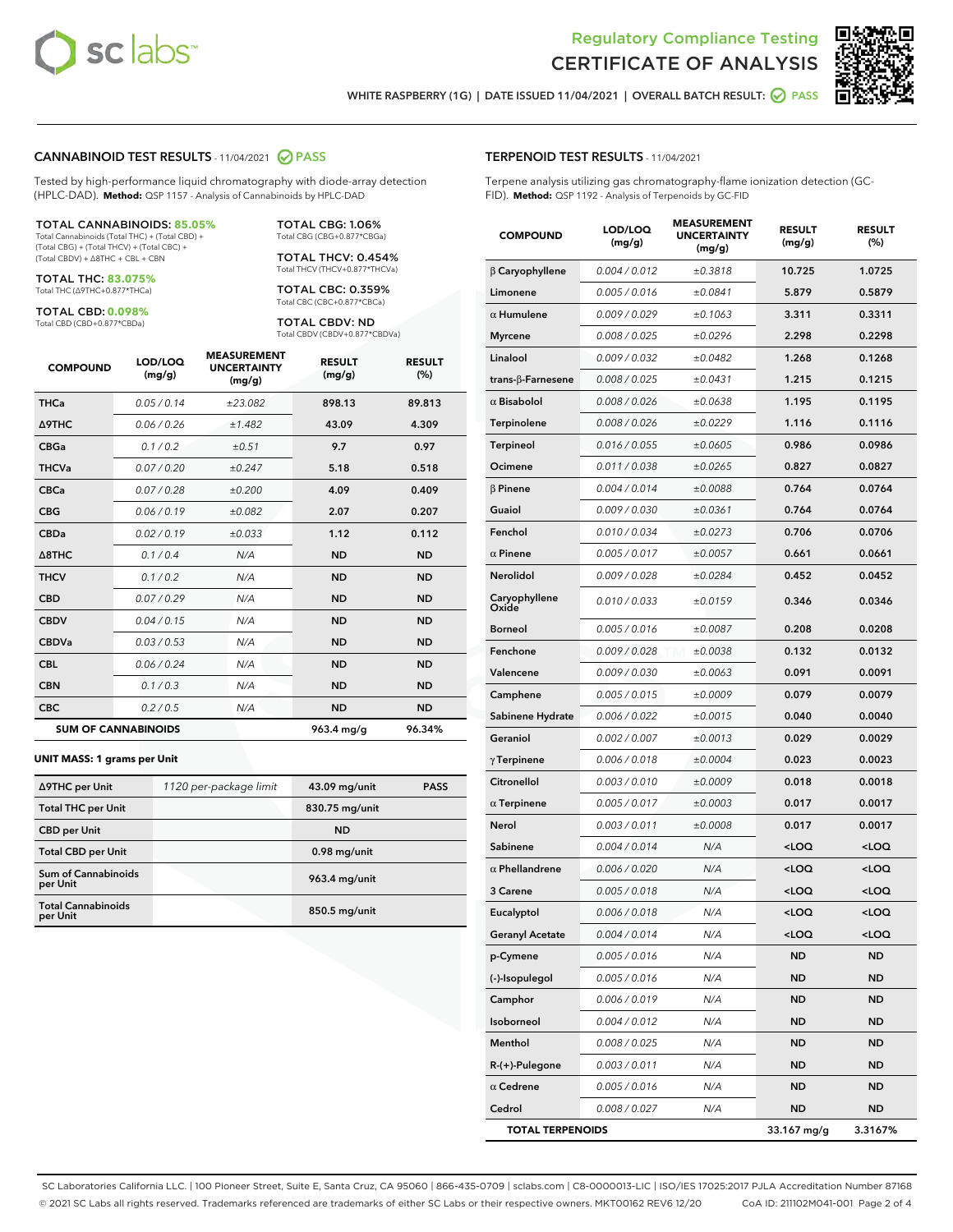



WHITE RASPBERRY (1G) | DATE ISSUED 11/04/2021 | OVERALL BATCH RESULT: @ PASS

# CATEGORY 1 PESTICIDE TEST RESULTS - 11/04/2021 2 PASS

Pesticide and plant growth regulator analysis utilizing high-performance liquid chromatography-mass spectrometry (HPLC-MS) or gas chromatography-mass spectrometry (GC-MS). \*GC-MS utilized where indicated. **Method:** QSP 1212 - Analysis of Pesticides and Mycotoxins by LC-MS or QSP 1213 - Analysis of Pesticides by GC-MS

| <b>COMPOUND</b>             | LOD/LOQ<br>$(\mu g/g)$ | <b>ACTION</b><br><b>LIMIT</b><br>$(\mu g/g)$ | <b>MEASUREMENT</b><br><b>UNCERTAINTY</b><br>$(\mu g/g)$ | <b>RESULT</b><br>$(\mu g/g)$ | <b>RESULT</b> |
|-----------------------------|------------------------|----------------------------------------------|---------------------------------------------------------|------------------------------|---------------|
| Aldicarb                    | 0.03 / 0.08            | $\ge$ LOD                                    | N/A                                                     | <b>ND</b>                    | <b>PASS</b>   |
| Carbofuran                  | 0.02 / 0.05            | $\ge$ LOD                                    | N/A                                                     | <b>ND</b>                    | <b>PASS</b>   |
| Chlordane*                  | 0.03 / 0.08            | $\ge$ LOD                                    | N/A                                                     | <b>ND</b>                    | <b>PASS</b>   |
| Chlorfenapyr*               | 0.03/0.10              | $\ge$ LOD                                    | N/A                                                     | <b>ND</b>                    | <b>PASS</b>   |
| Chlorpyrifos                | 0.02 / 0.06            | $\ge$ LOD                                    | N/A                                                     | <b>ND</b>                    | <b>PASS</b>   |
| Coumaphos                   | 0.02 / 0.07            | $\ge$ LOD                                    | N/A                                                     | <b>ND</b>                    | <b>PASS</b>   |
| Daminozide                  | 0.02 / 0.07            | $\ge$ LOD                                    | N/A                                                     | <b>ND</b>                    | <b>PASS</b>   |
| <b>DDVP</b><br>(Dichlorvos) | 0.03/0.09              | $>$ LOD                                      | N/A                                                     | <b>ND</b>                    | <b>PASS</b>   |
| Dimethoate                  | 0.03 / 0.08            | $\ge$ LOD                                    | N/A                                                     | <b>ND</b>                    | <b>PASS</b>   |
| Ethoprop(hos)               | 0.03/0.10              | $>$ LOD                                      | N/A                                                     | <b>ND</b>                    | <b>PASS</b>   |
| Etofenprox                  | 0.02 / 0.06            | $\ge$ LOD                                    | N/A                                                     | <b>ND</b>                    | <b>PASS</b>   |
| Fenoxycarb                  | 0.03 / 0.08            | $\ge$ LOD                                    | N/A                                                     | <b>ND</b>                    | <b>PASS</b>   |
| Fipronil                    | 0.03/0.08              | $\ge$ LOD                                    | N/A                                                     | <b>ND</b>                    | <b>PASS</b>   |
| Imazalil                    | 0.02 / 0.06            | $\geq$ LOD                                   | N/A                                                     | <b>ND</b>                    | <b>PASS</b>   |
| <b>Methiocarb</b>           | 0.02 / 0.07            | $\ge$ LOD                                    | N/A                                                     | <b>ND</b>                    | <b>PASS</b>   |
| Methyl<br>parathion         | 0.03/0.10              | $\ge$ LOD                                    | N/A                                                     | <b>ND</b>                    | <b>PASS</b>   |
| <b>Mevinphos</b>            | 0.03/0.09              | $\ge$ LOD                                    | N/A                                                     | <b>ND</b>                    | <b>PASS</b>   |
| Paclobutrazol               | 0.02 / 0.05            | $>$ LOD                                      | N/A                                                     | <b>ND</b>                    | <b>PASS</b>   |
| Propoxur                    | 0.03 / 0.09            | $\ge$ LOD                                    | N/A                                                     | <b>ND</b>                    | <b>PASS</b>   |
| Spiroxamine                 | 0.03 / 0.08            | $\ge$ LOD                                    | N/A                                                     | <b>ND</b>                    | <b>PASS</b>   |
| Thiacloprid                 | 0.03/0.10              | $\ge$ LOD                                    | N/A                                                     | <b>ND</b>                    | <b>PASS</b>   |

#### CATEGORY 2 PESTICIDE TEST RESULTS - 11/04/2021 @ PASS

| <b>COMPOUND</b>          | LOD/LOO<br>$(\mu g/g)$ | <b>ACTION</b><br>LIMIT<br>$(\mu g/g)$ | <b>MEASUREMENT</b><br><b>UNCERTAINTY</b><br>$(\mu g/g)$ | <b>RESULT</b><br>$(\mu g/g)$ | <b>RESULT</b> |  |
|--------------------------|------------------------|---------------------------------------|---------------------------------------------------------|------------------------------|---------------|--|
| Abamectin                | 0.03/0.10              | 0.1                                   | N/A                                                     | <b>ND</b>                    | <b>PASS</b>   |  |
| Acephate                 | 0.02/0.07              | 0.1                                   | N/A                                                     | <b>ND</b>                    | <b>PASS</b>   |  |
| Acequinocyl              | 0.02/0.07              | 0.1                                   | N/A                                                     | <b>ND</b>                    | <b>PASS</b>   |  |
| Acetamiprid              | 0.02 / 0.05            | 0.1                                   | N/A                                                     | <b>ND</b>                    | <b>PASS</b>   |  |
| Azoxystrobin             | 0.02/0.07              | 0.1                                   | N/A                                                     | <b>ND</b>                    | <b>PASS</b>   |  |
| <b>Bifenazate</b>        | 0.01 / 0.04            | 0.1                                   | N/A                                                     | <b>ND</b>                    | <b>PASS</b>   |  |
| <b>Bifenthrin</b>        | 0.02 / 0.05            | 3                                     | N/A                                                     | <b>ND</b>                    | <b>PASS</b>   |  |
| <b>Boscalid</b>          | 0.03/0.09              | 0.1                                   | N/A                                                     | <b>ND</b>                    | <b>PASS</b>   |  |
| Captan                   | 0.19/0.57              | 0.7                                   | N/A                                                     | <b>ND</b>                    | <b>PASS</b>   |  |
| Carbaryl                 | 0.02/0.06              | 0.5                                   | N/A                                                     | <b>ND</b>                    | <b>PASS</b>   |  |
| Chlorantranilip-<br>role | 0.04/0.12              | 10                                    | N/A                                                     | <b>ND</b>                    | <b>PASS</b>   |  |
| Clofentezine             | 0.03/0.09              | 0.1                                   | N/A                                                     | <b>ND</b>                    | <b>PASS</b>   |  |

| <b>CATEGORY 2 PESTICIDE TEST RESULTS</b> - 11/04/2021 continued |  |
|-----------------------------------------------------------------|--|
|                                                                 |  |

| <b>COMPOUND</b>               | LOD/LOQ<br>(µg/g) | <b>ACTION</b><br>LIMIT<br>$(\mu g/g)$ | <b>MEASUREMENT</b><br><b>UNCERTAINTY</b><br>$(\mu g/g)$ | <b>RESULT</b><br>(µg/g) | <b>RESULT</b> |
|-------------------------------|-------------------|---------------------------------------|---------------------------------------------------------|-------------------------|---------------|
| Cyfluthrin                    | 0.12 / 0.38       | 2                                     | N/A                                                     | <b>ND</b>               | <b>PASS</b>   |
| Cypermethrin                  | 0.11 / 0.32       | $\mathcal{I}$                         | N/A                                                     | <b>ND</b>               | <b>PASS</b>   |
| Diazinon                      | 0.02 / 0.05       | 0.1                                   | N/A                                                     | <b>ND</b>               | <b>PASS</b>   |
| Dimethomorph                  | 0.03 / 0.09       | 2                                     | N/A                                                     | <b>ND</b>               | <b>PASS</b>   |
| Etoxazole                     | 0.02 / 0.06       | 0.1                                   | N/A                                                     | <b>ND</b>               | <b>PASS</b>   |
| Fenhexamid                    | 0.03 / 0.09       | 0.1                                   | N/A                                                     | <b>ND</b>               | <b>PASS</b>   |
| Fenpyroximate                 | 0.02 / 0.06       | 0.1                                   | N/A                                                     | <b>ND</b>               | <b>PASS</b>   |
| Flonicamid                    | 0.03 / 0.10       | 0.1                                   | N/A                                                     | <b>ND</b>               | <b>PASS</b>   |
| Fludioxonil                   | 0.03 / 0.10       | 0.1                                   | N/A                                                     | <b>ND</b>               | <b>PASS</b>   |
| Hexythiazox                   | 0.02 / 0.07       | 0.1                                   | N/A                                                     | <b>ND</b>               | <b>PASS</b>   |
| Imidacloprid                  | 0.04 / 0.11       | 5                                     | N/A                                                     | <b>ND</b>               | <b>PASS</b>   |
| Kresoxim-methyl               | 0.02 / 0.07       | 0.1                                   | N/A                                                     | <b>ND</b>               | <b>PASS</b>   |
| Malathion                     | 0.03 / 0.09       | 0.5                                   | N/A                                                     | <b>ND</b>               | <b>PASS</b>   |
| Metalaxyl                     | 0.02 / 0.07       | $\overline{c}$                        | N/A                                                     | <b>ND</b>               | <b>PASS</b>   |
| Methomyl                      | 0.03 / 0.10       | $\mathcal{I}$                         | N/A                                                     | <b>ND</b>               | <b>PASS</b>   |
| Myclobutanil                  | 0.03 / 0.09       | 0.1                                   | N/A                                                     | <b>ND</b>               | <b>PASS</b>   |
| Naled                         | 0.02 / 0.07       | 0.1                                   | N/A                                                     | <b>ND</b>               | <b>PASS</b>   |
| Oxamyl                        | 0.04 / 0.11       | 0.5                                   | N/A                                                     | <b>ND</b>               | <b>PASS</b>   |
| Pentachloronitro-<br>benzene* | 0.03/0.09         | 0.1                                   | N/A                                                     | <b>ND</b>               | <b>PASS</b>   |
| Permethrin                    | 0.04 / 0.12       | 0.5                                   | N/A                                                     | <b>ND</b>               | <b>PASS</b>   |
| Phosmet                       | 0.03 / 0.10       | 0.1                                   | N/A                                                     | <b>ND</b>               | <b>PASS</b>   |
| Piperonylbu-<br>toxide        | 0.02 / 0.07       | 3                                     | N/A                                                     | <b>ND</b>               | <b>PASS</b>   |
| Prallethrin                   | 0.03 / 0.08       | 0.1                                   | N/A                                                     | <b>ND</b>               | <b>PASS</b>   |
| Propiconazole                 | 0.02 / 0.07       | 0.1                                   | N/A                                                     | <b>ND</b>               | <b>PASS</b>   |
| Pyrethrins                    | 0.04 / 0.12       | 0.5                                   | N/A                                                     | <b>ND</b>               | <b>PASS</b>   |
| Pyridaben                     | 0.02 / 0.07       | 0.1                                   | N/A                                                     | <b>ND</b>               | <b>PASS</b>   |
| Spinetoram                    | 0.02 / 0.07       | 0.1                                   | N/A                                                     | <b>ND</b>               | <b>PASS</b>   |
| Spinosad                      | 0.02 / 0.07       | 0.1                                   | N/A                                                     | <b>ND</b>               | <b>PASS</b>   |
| Spiromesifen                  | 0.02 / 0.05       | 0.1                                   | N/A                                                     | <b>ND</b>               | <b>PASS</b>   |
| Spirotetramat                 | 0.02 / 0.06       | 0.1                                   | N/A                                                     | <b>ND</b>               | <b>PASS</b>   |
| Tebuconazole                  | 0.02 / 0.07       | 0.1                                   | N/A                                                     | <b>ND</b>               | <b>PASS</b>   |
| Thiamethoxam                  | 0.03 / 0.10       | 5                                     | N/A                                                     | <b>ND</b>               | <b>PASS</b>   |
| Trifloxystrobin               | 0.03 / 0.08       | 0.1                                   | N/A                                                     | <b>ND</b>               | <b>PASS</b>   |

SC Laboratories California LLC. | 100 Pioneer Street, Suite E, Santa Cruz, CA 95060 | 866-435-0709 | sclabs.com | C8-0000013-LIC | ISO/IES 17025:2017 PJLA Accreditation Number 87168 © 2021 SC Labs all rights reserved. Trademarks referenced are trademarks of either SC Labs or their respective owners. MKT00162 REV6 12/20 CoA ID: 211102M041-001 Page 3 of 4